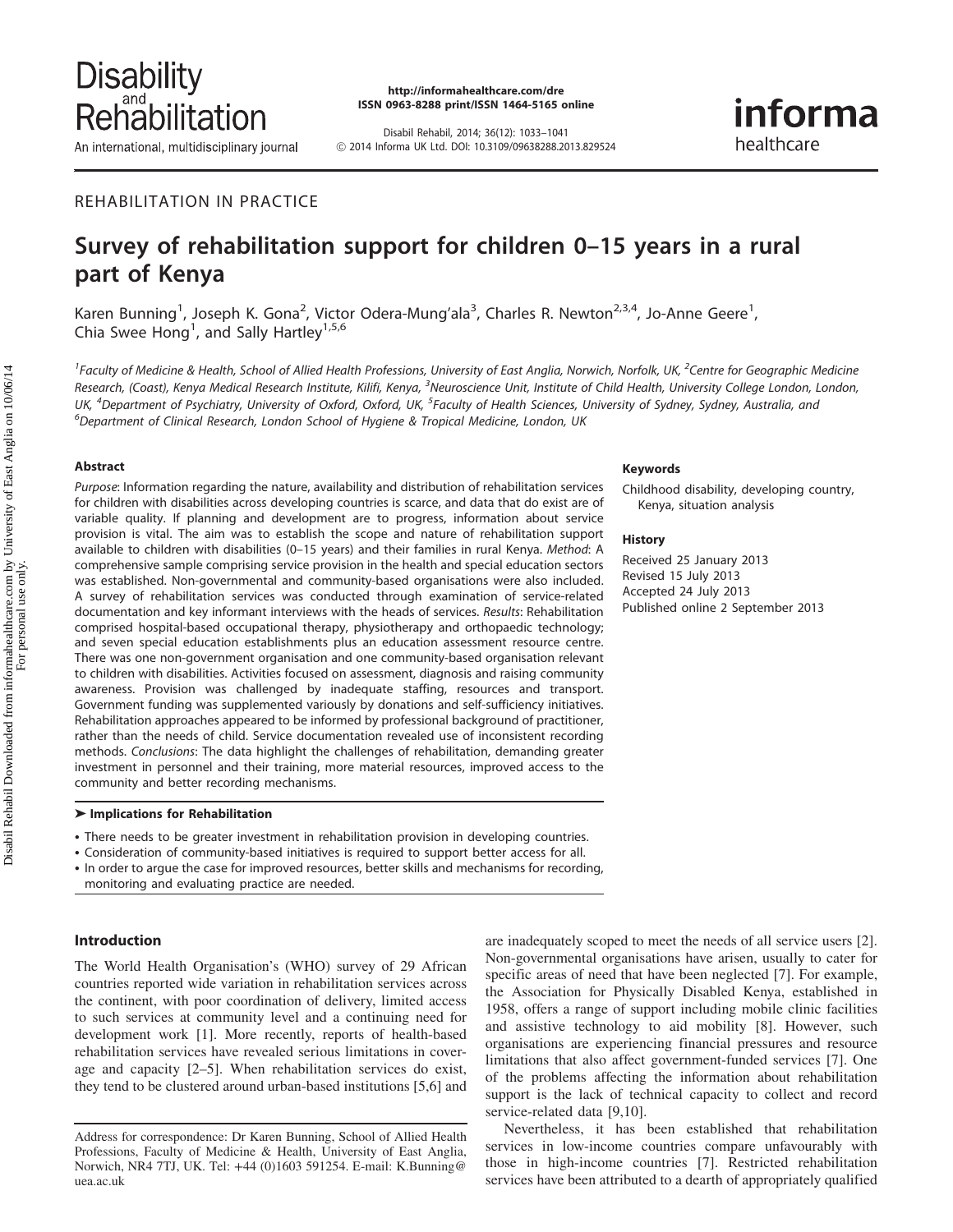personnel [[11–14](#page-8-0)] and an absence of professional organisations [\[2\]](#page-7-0). Reporting on provision in Ghana, Tinney et al. [\[4](#page-7-0)] stated that there were no occupational therapists or physiatrists, very few speech and language therapists, prosthetists, orthotists and physical therapists, because of a lack of funding and limited government support. There have been reported discrepancies in rehabilitation personnel employed in low-income countries compared to middle-income ones. For example, 0.4–0.6 psychologists per 100 000 people contrasted with 1.8 in upper-middleincome countries and 14 in high-income countries [[15](#page-8-0)]. Workforce deficiencies have been revealed by the World Federation of Occupational Therapists, which reported that Kenya has 0.2 occupational therapists per 10 000 of the people, which makes Kenya below the international average of 2 per 10 000 and that of 5 in the UK [[16](#page-8-0)].

The reduced presence or even the absence of certain disciplines makes rehabilitation a complex endeavour, which affects multi-disciplinary care, onward referral and follow-up. Personnel working under such conditions frequently require knowledge and practitioner skills that extend beyond the traditional focus of the single, professional discipline [\[7](#page-8-0)]. Educational programmes for the rehabilitation professions are not present in all developing countries, and when they do exist, vary in terms of curricular content and professional competencies targeted [[17](#page-8-0),[18](#page-8-0)]. This may result in professionals who are ill equipped to deal with both the realities of service user needs and the contexts of rehabilitation provision [\[19\]](#page-8-0). The WHO [[7](#page-8-0)] suggests that by training a workforce of mid-level workers who carry out multipurpose rehabilitation practice, some of the difficulties associated with ''absent'' professions might be circumvented. Another level of training is also recommended by the WHO – that of communitybased workers, which has the potential to cross professional boundaries and include social and environmental activities, whilst also improving geographical access [\[3](#page-7-0)].

Working conditions and opportunities for development help to maintain people in their professional roles [[4](#page-7-0),[19](#page-8-0)]. A desire for improvement in these areas has prompted professional migration from low-income to higher income countries [[20](#page-8-0)]. Working conditions implicates not only funds, but also equipment. Tinney et al. [\[4\]](#page-7-0) identified outdated facilities and machinery in the five fabrication centres in Ghana, making a range of musculoskeletal aids, such as lumbar corsets, metal orthotics, custom shoes, cervical collars, simple prosthetics, wooden crutches and back boards. In their scoping review of rehabilitation in Tanzania, Njelesani et al. [\[5](#page-8-0)] reported gaps in available resources. Special education facilities are not without problems with report of insufficient number of classrooms, inadequate learning support materials and poor physical condition of buildings [[21–23](#page-8-0)].

Utilisation of services is affected not only by resource availability, but also by factors that interplay with user demand. For example, costs of access, lack of information and cultural barriers may present as barriers to utilisation [\[24\]](#page-8-0). The financial burden is felt more keenly amongst families from lower income groups [[7,25](#page-8-0)]. Inadequate social support systems and the extra expenses associated with meeting the needs of the child with a disability have been acknowledged factors in caregiver stress, which in turn may affect care-seeking behaviour [[26](#page-8-0)]. The social stigma of caring for such a child may add to the caregiver's load, particularly when the child's condition is viewed as the result of curses or evil spirits [\[27–30\]](#page-8-0). Furthermore, the added cost brought about by distance from the homestead to rehabilitation facilities may indirectly reduce consumer demand [[31](#page-8-0)], as has been documented in utilisation of services for epilepsy [[32](#page-8-0)]. Moïsi et al. [\[33\]](#page-8-0) suggested that the lower uptake of services by lowincome families residing in rural areas of Kenya, Burkina Faso, Congo and Tanzania was due to poor public transportation. Ensor and Cooper [[24](#page-8-0)] commented that attempts to improve the status quo frequently focus on staff skills, treatment protocols, availability of supplies and health facilities, i.e. the supply end of the rehabilitation equation; but do not address many of the barriers affecting service utilisation, i.e. the demand end, such as transport availability and cost.

The current study aimed to gather information about rehabilitation support for children with disabilities in Kilifi District, a rural part of Kenya. The most recent WHO definition of ''rehabilitation'' is employed, which refers to ''a set of measures that assist individuals who experience or are likely to experience disability, to achieve and maintain optimal functioning in interactions with their environments'' [\[7](#page-8-0), p. 96]. There was one overarching research question: What is the rehabilitation service situation in Kilifi District for children with disabilities and their families? A subsidiary question was: How does rehabilitation provision meet the needs of such children?

# Methods

## Design and setting

A descriptive and record-based survey of rehabilitation provision and utilisation was carried out as the initial stage of a situation analysis. Health and educational services within the Kilifi Health Demographic and Surveillance System [KHDSS] were included, which has a population of 260 000, with 48 182 living in Kilifi Township [\[34\]](#page-8-0). It is the second poorest district in Kenya, with most of the rural population living as subsistence farmers. Based on the WHO estimate of a prevalence of disability as 15%, 39 000 people in KHDSS area are estimated as having a disability [[34](#page-8-0)]. This is an area where previous studies on malaria, neurological impairment and participatory rural appraisal have been conducted [[35–38\]](#page-8-0). For example, the prevalence of severe and moderate disability in children of 6–9-years-old was reported to be 6.1% [[38](#page-8-0)]. Special educational services are located mainly in Bahari Division, just north of Kikambala where Kilifi District Hospital is located.

#### Sample

A comprehensive sample of rehabilitation services for children 0–15-years-old with disabilities across the health and special educational sectors was established, starting with those services already known to the research unit and identifying additional support through the use of snowballing techniques. This yielded three health-based rehabilitation services at Kilifi District hospital, two special schools and five units attached to mainstream provision. A further 28 community-based organisations were identified and the local branch of one non-government organisation (NGO). All services agreed to participate in the survey.

#### Ethics

Study approval was given by the National Ethical Review Committee of Kenya and at the University of East Anglia. Informed consent was obtained from both service providers and users listed on current caseloads.

#### Data collection and analysis

Data collection was conducted during the period 2007–2008. Based on work by the United Nations (UN) Statistics Division and the conceptualisation of disability according to the International Classification of Functioning and Disability (WHO), two lists of variables were generated for the survey ([Table 1](#page-2-0)).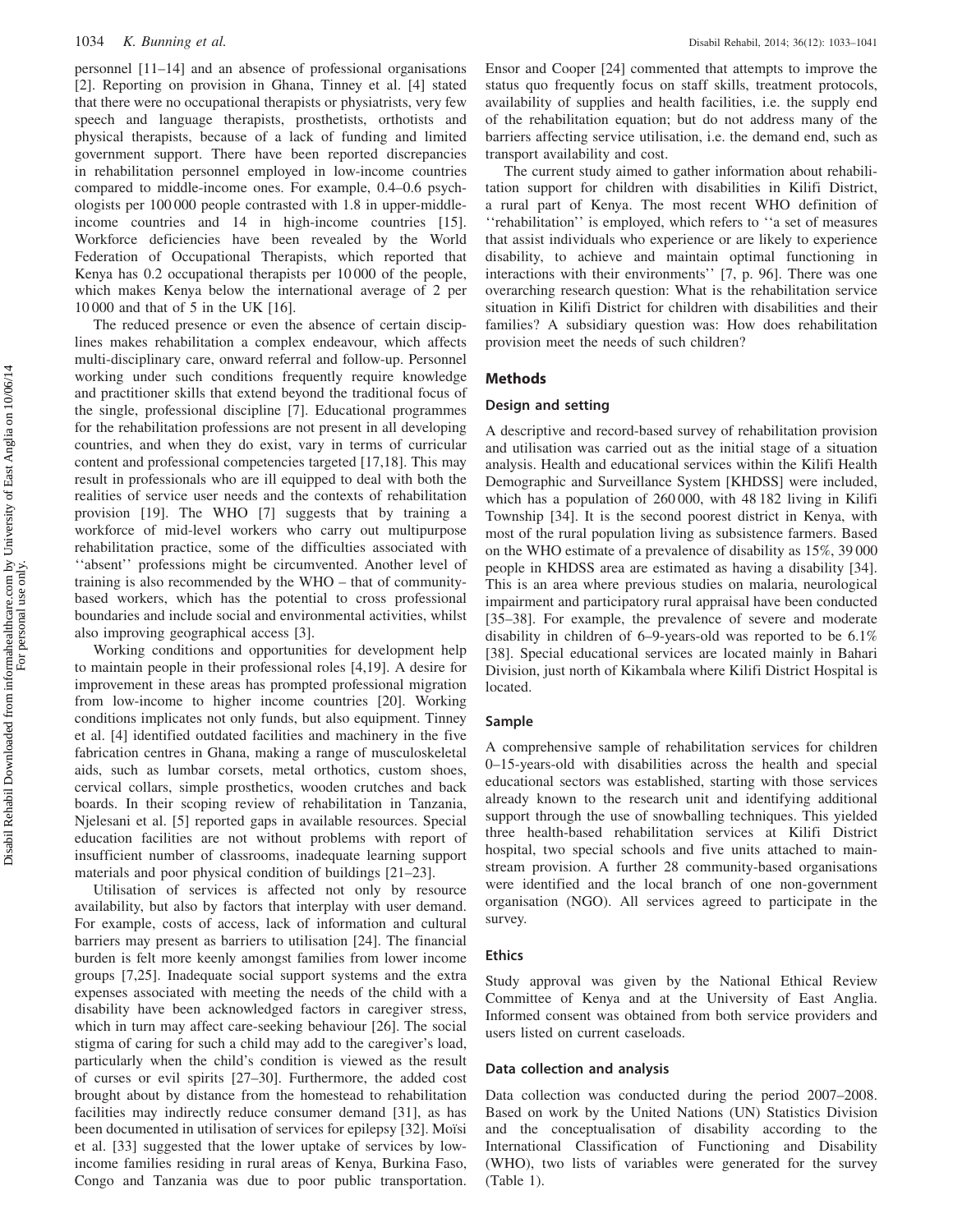<span id="page-2-0"></span>Table 1. Summary of variables used in survey.

| Service provider                     | Service user                                                 |
|--------------------------------------|--------------------------------------------------------------|
| 1. Provider ID                       | 1. User ID                                                   |
| 2. Sex                               | 2. Age range                                                 |
| 3. Age group                         | $3.$ Sex                                                     |
| 4. Trained or not                    | 4. Service centre/facility                                   |
| 5. Qualification                     | 5. Residence                                                 |
| 6. Service/facility centre           | 6. Difficulty in doing activities of daily<br>living         |
| 7. Details of training               | 7. Primary & secondary condition                             |
| 8. Years of training                 | 8. Needs assistance to perform activities<br>of daily living |
| 9. Duration (years) of<br>employment | 9. Type of need assistance required                          |
|                                      | 10. Duration of difficulty (six months or less)              |
|                                      | 11. Type of intervention prescribed                          |
|                                      | 12. Social inclusion (attendance of social<br>activities)    |

In order to establish professional capacities of rehabilitation, the ''service provider'' list was used as a guide for structured interviews with staff employed in the formal aspects of provision, i.e. health-based rehabilitation  $(n = 10)$  special education  $(n = 40)$ . This was carried out by the field worker in a prearranged visit to each service, when contact was made with the service head and the staff. Responses were recorded on paper and entered into a prepared Excel spreadsheet. Detail on continuing professional development (CPD), such as length of course, curricular content and learning outcomes was not available. The data were summarised according to host sector, i.e. health or education. Ratios of establishment to CPD events were calculated.

The ''service user'' list of variables guided the data collection about the children, 0–15 years, to assess how rehabilitation provision meets the needs of children. The head of each health department and school/unit was asked to provide records, either electronically or in hard copy, of all children (0–15 years) currently in receipt of the service. This caseload information was obtained from the hospital-based departments and student registers in the special educational establishments. A flexible approach to data collection was taken to cater for variability in the format and quality of paper records held by each service. Information was entered into a prepared Excel spreadsheet. Any empty fields, ambiguous or incomplete data were identified by the research team and a follow-up visit was used to solicit information verbally from the informants, i.e. the service heads. For example, documentary information on individual cases was frequently sparse, containing little more than name, date of birth and presenting condition. Follow-up visits involved asking the service head or other members of staff according to availability, to review individual cases, to identify the functional difficulties from a given range and to articulate the recommended intervention for each case. Information was recorded in note form and entered into a spread sheet. In order to make sense of the intervention data, analysis was carried out by members of the research team. The interventions were grouped according to homogeneity, until consensus regarding the final nominal categories was reached. In order to determine the user experience of support services, in-depth interviews were conducted with a sample of caregivers for the children. These results are reported in a separate paper in preparation (Hartley et al.).

In order to determine the aims and objectives, perceived challenges and sustainability of each service, semi-structured interviews were conducted with head of each service as key informant (health-based rehabilitation = 3; special education = 7;  $NGO = 1$ ). Using a topic guide, participants were asked about the type of services on offer; the main aims and objectives; the perceived outputs; participation at individual and community level; and sustainability of service. The interviews were digitally recorded and transcribed. Content analysis was applied to the data [[39](#page-8-0)]. First, the text was read and re-read for familiarisation, with any impressions recorded in note form. Then the data were organised by the topics covered in the interview schedule. Any consistencies and differences were identified across the informant accounts. Themes were identified and connections within and between themes were explicated, before finally interpreting the data. Service information was organised according to health or education sectors and displayed in a series of summary tables.

# Results

# Service situation

[Figure 1](#page-3-0) provides a map of Kilifi District showing the various residential divisions. The location of rehabilitation facilities in the health and special education sectors are indicated. Health-based rehabilitation services comprising occupational therapy, physiotherapy and orthopaedic technology were situated in Kilifi District Hospital in Kilifi Town, the south of Bahari and just to the north of Kikambala. There was no speech and language therapy. The special education establishments, comprising two schools and five units attached to mainstream provision were located mainly in Bahari Division with one facility in Kikambala. The number of service users living in each division who were in receipt of health rehabilitation at the time of survey is also shown as a percentage of caseload ( $n = 162$ ). Similar information regarding where pupils lived was not available from the education sector.

[Table 2](#page-3-0) shows that the highest level of professional training attained by the majority of health-employed personnel was a diploma in the chosen profession, e.g. Occupational Therapy or Physiotherapy. Whilst the majority of educational staff had diplomas in special education, there were a few with certificates  $(n = 3)$  and degrees  $(n = 5)$ . The staff whose professional training was either non-existent  $(n = 3)$  or else limited to short course attendance  $(n = 3)$  were special education assistants. Similar data were not available from the Association for Physically Disabled in Kenya (APDK). The number of CPD events reported by healthbased staff ( $n = 37$ ) represented an approximate ratio of 4 courses per member of staff over a 10-year period. Examples of CPD were: skills-based courses such as counselling, tricycle design, cobbling and carpentry; knowledge-based events focusing on TB, HIV/Aids, malaria and leprosy. The majority of the courses appeared to be local, certificated events with the exception of 1 physiotherapist who had studied for a higher diploma in counselling. In the special education sector, 89 CPD courses were identified by the staff collectively, representing a ratio of two courses per member of staff over ten years. However, 11 of the 89 courses accounted for teachers currently studying for a degree. The remainder of courses  $(n = 78)$  included skills-based training in various assessment methods, hearing aid repair and maintenance, computer packages, Kenyan sign language, low vision training and Braille; and knowledge-based events focusing on HIV/Aids.

Occupational therapy focused mainly on provision for the under-5-year-olds, with a small component of adult work. Service activity focused on physical dysfunction; splinting or corrective therapy for birth defects; counselling; and what was referred to as ''speech therapy'' in the absence of speech and language therapists. Physiotherapy had a greater emphasis on adult work with a small caseload of children with gait or mobility problems. Orthopaedic Technology provided corrective appliances for children and supportive appliances for adults.

The first special school (School A) catered for children with hearing impairment. In addition to usual curricular activities, such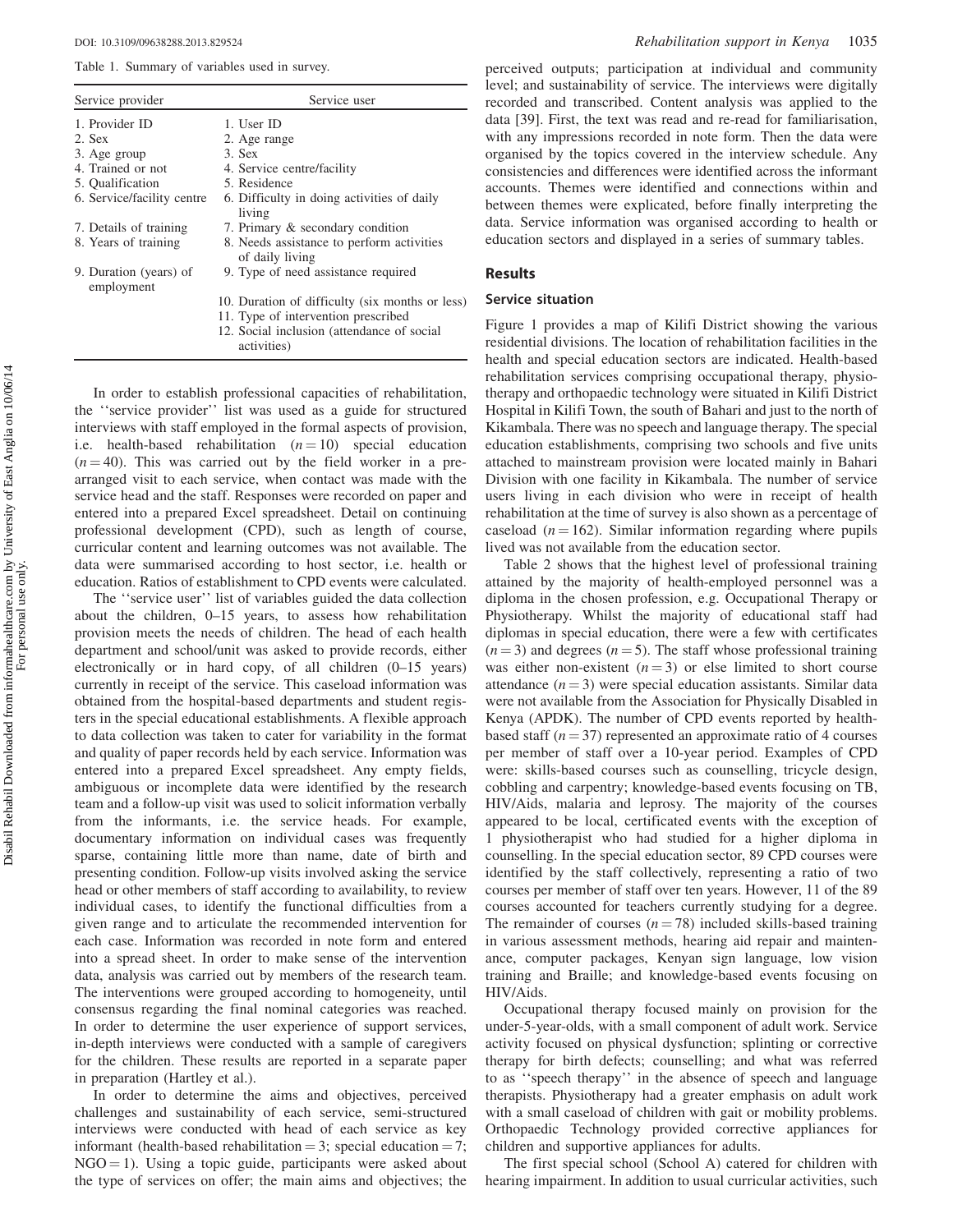<span id="page-3-0"></span>

Figure 1. Map of Kilifi District showing the location of rehabilitation facilities and residential location of service users attending rehabilitation at Kilifi District Hospital as a percentage of total caseload  $(n = 162)$ .

Table 2. Professional training and experience of staff.

|                   |       | Highest level of professional training |                     |             |         |        |                                  |            |
|-------------------|-------|----------------------------------------|---------------------|-------------|---------|--------|----------------------------------|------------|
|                   | Staff | None                                   | <b>Short Course</b> | Certificate | Diploma | Degree | Years experience: range (median) | <b>CPD</b> |
| Health            |       |                                        |                     |             |         |        | $0-29(13)$                       |            |
| Special education | 40    |                                        |                     |             | 26      |        | $1 - 20(5)$                      | 89         |

 $CPD$  = number of courses attended for Continuing Professional Development.

as literacy and numeracy, it also offered ''speech rehabilitation, hearing aid maintenance and ear mould production''. The second school (B) provided for children with intellectual disability, with a focus on ''daily living and vocational skills''. Two of the units served children with intellectual disability (Units A and D), with an emphasis on training students ''to get along with their peers and other members of the society through social learning'' and providing ''a course of study with a suitable foundation''. The other units catered for children with cerebral palsy (Unit B), focusing on ''daily living activities in order to depend on themselves in the future''; hearing impairment (Unit C), ensuring

that ''children within and around the centre gain access to the nearest service to their home''; and visual impairment (Unit E), which focused on ''minimising the learning handicaps'' and helping learners to be "self-independent". There was also an Education Assessment Resource Centre (EARC) responsible for assessing children with special needs in the district, with a post-assessment focus on referral for ''educational and medical intervention''.

In addition, there was one NGO: the Association for Physically Disabled Kenya (APDK), which worked closely with the Ministry for Health, but also had contact with special education [[8](#page-8-0)].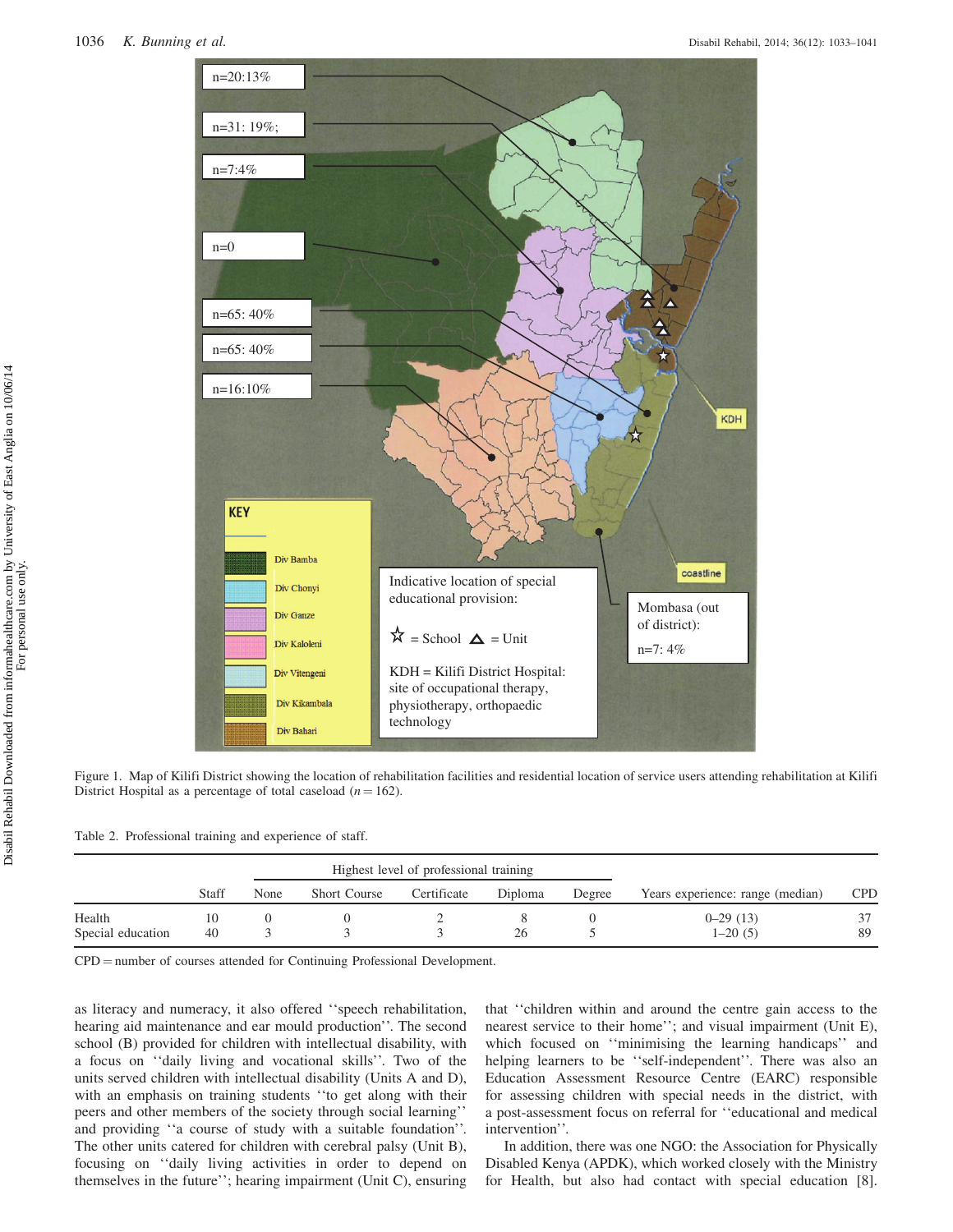Table 3. Service aims and objectives.

| <b>Themes</b>                 | Health                                                                                                                                                                                                                                                                                                                        | Special education                                                                                                                                                                                                         |
|-------------------------------|-------------------------------------------------------------------------------------------------------------------------------------------------------------------------------------------------------------------------------------------------------------------------------------------------------------------------------|---------------------------------------------------------------------------------------------------------------------------------------------------------------------------------------------------------------------------|
| 1. Assessment & diagnosis     | " early diagnosis and intervention for our clients"<br>(OT); "we diagnose and assess then we come up<br>with the treatment plan $\dots$ (APDK)                                                                                                                                                                                | " we assess all the children who are<br>handicapped special needs in the district, after the<br>assessment we do referral, education intervention and<br>medical intervention" (EARC).                                    |
| 2. Skills acquisition         | " with assistance of exercises it makes the child<br>stable again" (OrthT); "we aim to reduce disability<br>through corrective therapy and activities of daily<br>living improve and train communication and<br>speech" (OT).                                                                                                 | "children come here illiterate and leave the school<br>literate " (School A); " five out of the twelve<br>know some bit of reading able to count and record<br>the values $\ldots$ " (Unit B).                            |
| 3. Assistive technology       | " some have come here with weakunstable neck<br>and I make appliance and fit that child"<br>$(OrthT); \ldots$ mobility aid workshop at<br>Bombolulu identify people who need those<br>applianceshave these appliances madealso<br>they are brought back for repair  appliances like<br>the crutches, calipers $\dots$ (APDK). | " assist parent to make aids train them on how to<br>create a simple walking aid like a crutch/an<br>improvised walker for children who have got delayed<br>milestone" (EARC).                                            |
| 4. Self-help $&$ independence | " caretakers back at home, we teach them how they<br>will be assisting those people back at home to make<br>them independent $\dots$ (PT); " $\dots$ if these disable<br>client he/she is not willing to use the appliances then<br>the families can encourage them to $\dots$ ' (OrthT).                                     | " the child is able to wash herself, to prepare a meal"<br>(School B); "how to take care of themselves how<br>to bath, wash utensils, they also have to know<br>toileting and also feeding themselves" (Unit B)           |
| 5. Participation              | " discharge our clients back home to await school<br>placement" (OT).                                                                                                                                                                                                                                                         | " we find out that the children are catching up then<br>we take them to the other classes" (Unit D); " we<br>have manage to take some to secondary school<br>others who have gone through technical college"<br>(Unit E). |
| 6. Psychological adaptation   | " the community we expect them to give our clients<br>moral support so that they may also feel important<br>and productive" $(OT)$ ; " holding workshops<br>and seminars for parentsthe barazas, visiting the<br>chiefs, going to schools " (APDK).                                                                           | "carers - accept the child's disability" (EARC);<br>" guidance and counselling to the parents"<br>(Unit $C$ ).                                                                                                            |

The work of the local branch was not confined to Kilifi District, but covered other areas in the Coast Province as far as Malindi, Taita Taveta, Kwale, Msambweni and Kinango. It focused mainly on assessment and onward referral, putting people with physical disabilities in touch with the most appropriate services and resources, e.g. orthopaedic surgery, assistive technology (callipers, wheelchairs) and the EARC for education. There were also 28 community-based organisations, with all but one focused on adults with disabilities. The one organisation making specific mention of children with disabilities was concerned with raising funds for the development of a special school. Information about the numbers of people helped and the type of assistance provided was not available.

Three major themes emerged from the key informant interviews. The first was service aims and objectives, which were a mixture of activities undertaken and service aspirations. The second was challenges to service provision, which acted as barriers to certain aspects of provision and included resource limitations, inadequate transport and opposing cultural beliefs. The third was *sustainability of service*, which was used frequently by the informants to refer to the financial support and moneyraising initiatives on which the service was dependent. Tables 3–5 provide a summary of themes that emerged in relation to the topics framed in the interview. Service-based examples have been taken from the transcriptions and aligned to either the health or special education sector.

Service objectives included a range of activities, as shown in Table 3. Assessment was a recognised function of both health and special education services, although there was particular mention of early diagnosis by the occupational therapy service. Skills acquisition, self-help and independence were considered key outputs of the services. The provision of assistive technology was used to support motor development and functioning. The APDK appeared to have a particular remit for providing appliances such as reconditioned wheelchairs and crutches via their workshop at Bombolulu, Mombasa – 60 km from the area. Participation as a concept seemed to mean discharge from hospital services with school placement to follow, and attendance of mainstream classes in the educational sector. Psychological adaptation was a shared concern of both sectors. Counselling carers towards acceptance of the child's disability was one aspect; informing and educating the community was another.

As shown in [Table 4](#page-5-0), the first areas of challenge related to staffing and resources, both of which were perceived to be inadequate. Low staffing levels were attributed with restricting outreach, community-based work by the occupational therapists. The volume of people accessing orthopaedic technology as a result of increased awareness, placed stress on already limited resources. Transport was seen as pivotal to service access and provision. An inadequate and expensive transport service restricted not only domiciliary practice, but also attendance of rehabilitation facilities by those in need of them. This was compounded by service user poverty. Personal finance was an identified factor in rehabilitation outcomes, because attendance of the hospital department could not be sustained. In the schools and units, the socio-economic vulnerability of families was recognised and placed extra responsibilities on the educational establishment to provide food and clothes, as well as learning materials. Community-held beliefs and the negative attitudes towards disability were seen as problematic by both sectors, which variously affected the services. For example, a school's benefactor was cited as supporting boys in education, at the expense of girls. The move towards inclusive education was deemed to be thwarted by the negative, segregationist attitudes evinced by the community. Cultural superstitions were also identified as particular challenges to addressing the needs of children with disabilities.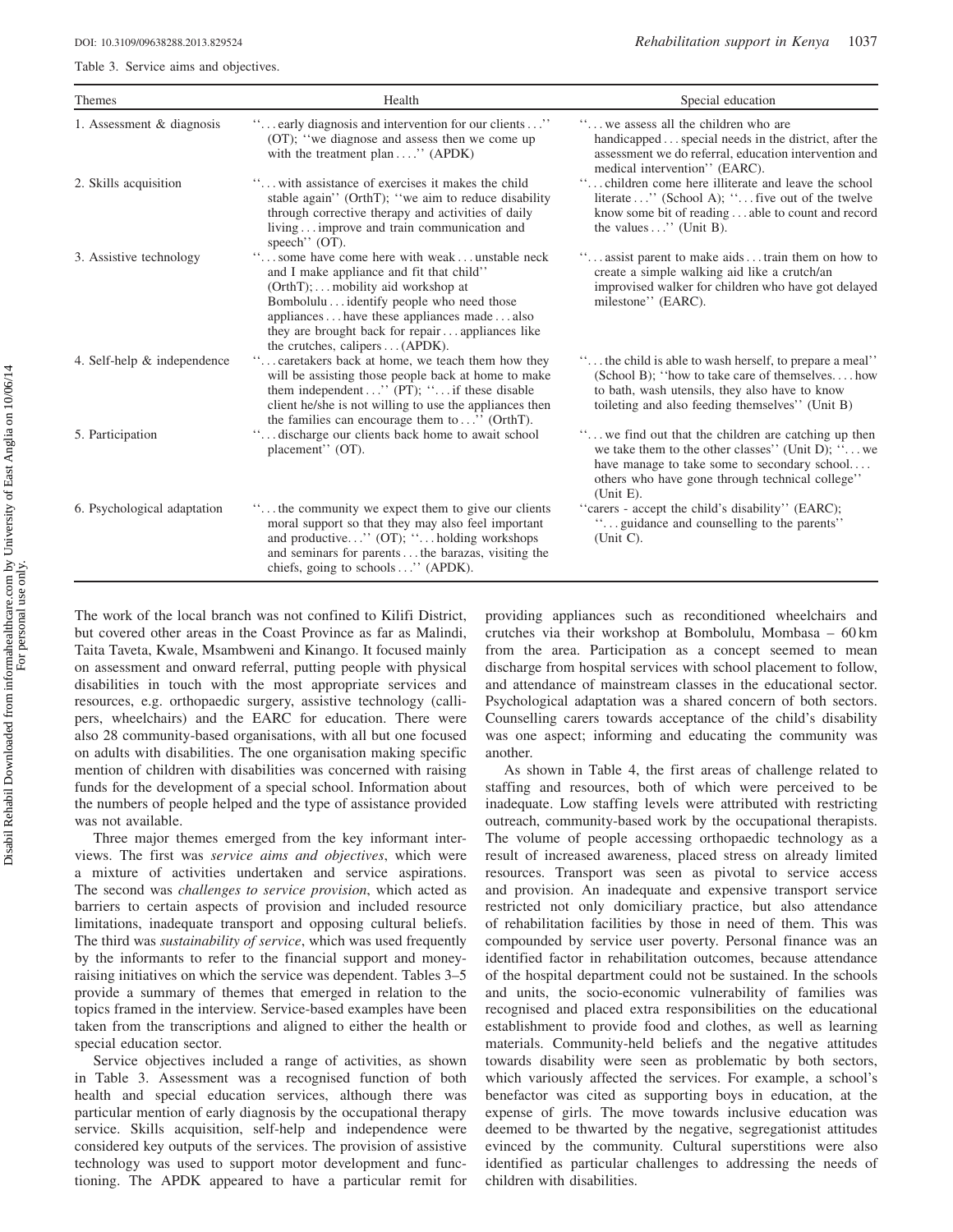<span id="page-5-0"></span>Table 4. Challenges to service provision.

| Themes                      | Health                                                                                                                                                                                                                                                                                | Special education                                                                                                                                                                                                                                                                                                                                           |
|-----------------------------|---------------------------------------------------------------------------------------------------------------------------------------------------------------------------------------------------------------------------------------------------------------------------------------|-------------------------------------------------------------------------------------------------------------------------------------------------------------------------------------------------------------------------------------------------------------------------------------------------------------------------------------------------------------|
| 1. Staffing                 | " we are few in the hospital and we cannot leave the<br>department without a therapist just to follow a client<br>at home" (OT); " the services are now getting<br>to be known and people have started to come in<br>numbers but the staff are very few" (OrthT).                     | " it wouldn't be easy for a regular teacher to handle these<br>children because of that lack of special training" (Unit C).                                                                                                                                                                                                                                 |
| 2. Resources                | " using the old type of machinery for our ser-<br>vicesproblems having it repaired at times the<br>government is not able to buy all those machines"<br>$(PT)$ ; " we are buying this local material, which<br>are very poor I am not producing much and of<br>good quality" (OrthT). | "early identification of the children which is a big prob-<br>lem most of the child report to school quite late" (School<br>A); " things that can make the children acquire this skills are<br>not available " (School B); " we have insufficient class-<br>rooms we have learners of 3 levels of learning but all in this<br>one room $\ldots$ " (Unit D). |
| 3. Transport                | " not able to follow some clients at home this is<br>because of the distance from the hospital'' (OT).                                                                                                                                                                                | "if we can get transport right in the villages I feel we are able to do<br>something" (EARC); "the means of transport to reach those<br>children is another challenge" (Unit E).                                                                                                                                                                            |
| 4. Socio-economic<br>status | " the parent comes from very far and has just<br>borrowed money to comemost of these mothers<br>you may find the father have left them because of the<br>child with disability " (APDK).                                                                                              | " for most parents even paying that little amount of 2000 Ksh<br>cannot afford the basic requirement for their children" (Unit<br>A) " from families that cannot support themselves we<br>have to take care of them fully from clothing feeding and<br>learning materials in class " (Unit E).                                                              |
| 5. Beliefs & attitudes      | " the community is the worse, most of them think<br>that to be disabled is a curse so they pity these<br>$people \dots$ " (OrthT).                                                                                                                                                    | "some parent feel if these children learn together with normal<br>children $\dots$ they will eventually be handicapped too $\dots$ "<br>$(EARC)$ ; "the community has a negative attitude most of the<br>times they segregate the disabled" (Unit B).                                                                                                       |

Table 5. Sustainability of service.

| Theme                        | Health                                                                                                                                                                                                                                                                                                                | Special education                                                                                                                                                                                                                                                                                                                                        |
|------------------------------|-----------------------------------------------------------------------------------------------------------------------------------------------------------------------------------------------------------------------------------------------------------------------------------------------------------------------|----------------------------------------------------------------------------------------------------------------------------------------------------------------------------------------------------------------------------------------------------------------------------------------------------------------------------------------------------------|
| 1. Government funding        | " [staff] employed by the government cost sharing<br>in the hospital helps us to purchase facilities for<br>our clients" (OT); "some continued training of the<br>physiotherapists $\dots$ $'$ (PT); $''\dots$ normally very little<br>amount of money when we consider the type of<br>materials we require" (OrthT). | $\ldots$ we depend on government grants" (EARC); $\ldots$<br>grants like salary grants and food grants " (School A);<br>" the grant that we get apart from the free primary<br>education where every child is allocated 1000an<br>extra 2000 shillings every year" (Unit C).                                                                             |
| 2. Donations                 | " aid from friends and donors who brought in a<br>few equipments" $(OT)$ ; " [no] donor funding to<br>the hospital for quite a long time we are happy<br>for whatever we are given" (PT).                                                                                                                             | " food and everything are supported byone"<br>donorborrow money from well wishers" (School<br>B); "other donors have given us some iron sheets and<br>our local authority has put up a modern classroom for<br>us" (Unit A); "we invite business men around who after<br>coming to see what we do in the unit then they give out<br>something" (Unit D). |
| 3. Service user contribution | " clients at home fund the visits or the relatives"<br>(PT); cost sharing because there are appliances that<br>they pay for like the wheel chair there is a small<br>fee $(APDK)$ .                                                                                                                                   | "we also charge our parent a minimal fee of about 2000<br>$Ksh \ldots$ " (School A).                                                                                                                                                                                                                                                                     |
| 4. Self-sufficiency          | " we do a lot of improvisation which is not giving<br>good results" (OrthT).                                                                                                                                                                                                                                          | " we keep cows and chicken for eggs" (School A);<br>" raise what we can afford to start buying food for the<br>children" (Unit D); " what make us running is that<br>the school has poultry as a daily project and whatever we<br>get from those areas helps us meet our needs" (Unit E).                                                                |

As shown in Table 5, service sustainability relied on a combination of government funding, private donations and financial contributions from service users. Self-sufficiency projects were an additional source of income for the educational establishments, e.g. keeping domestic livestock and selling produce. The APDK worked with people with physical disabilities and supported the work of the EARC in assessing children, facilitating appropriate school placement, and providing financial support and reconditioned equipment.

### Meeting the needs of children

This aspect of the survey focused on the formal aspects of the health and special education sectors. The total number of children (0–15 years) appearing on service registers was: 162 for the health sector; 276 for special education. As shown in [Figure 1,](#page-3-0) healthrehabilitation users were most frequently resident in the coastal divisions of Kikambala, representing around 40% of those individuals in current receipt of services, and secondly, Bahari (19%). The divisions of Ganze, Kaloleni, Chonyi and Vitengeni are inland areas, which accounted for 4–10% of registered service users, whilst the division of Bamba in the western part of Kilifi District and furthest away from the health rehabilitation base, was unrepresented. The small number of service users from Mombasa represented out of district contacts (4%). Similar information was not available from the special education facilities.

[Table 6](#page-6-0) summarises the prevalence of daily living difficulties attributed to registered cases by the key informant for the service. No individual appeared on more than one service register.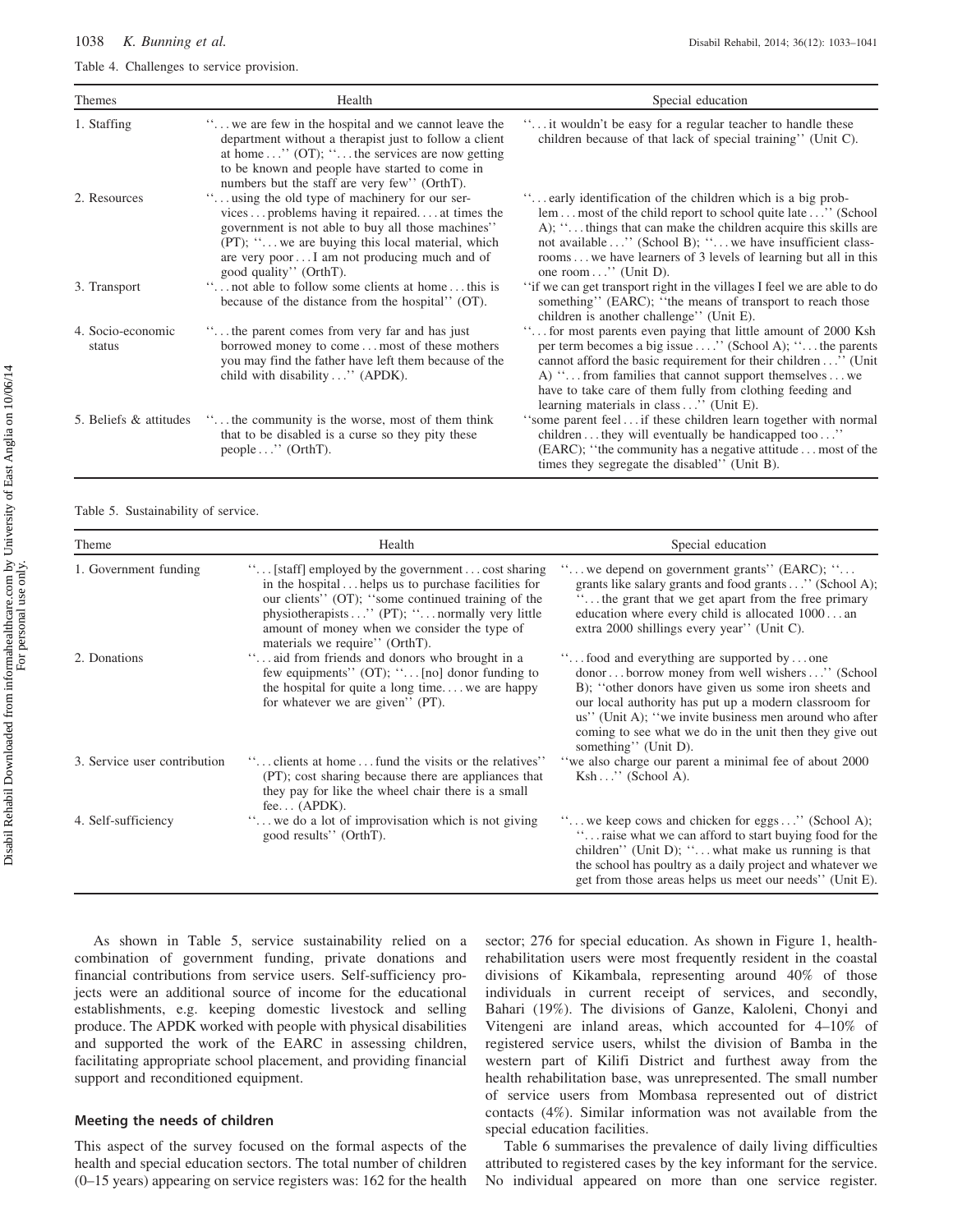<span id="page-6-0"></span>Table 6. Number (%) of service users with difficulties in daily activities (Health:  $n = 162$ ; Special education:  $n = 276$ ).

|                                                                             | Range of difficulties |                                |  |  |  |  |           |                                           |                                                                           |           |
|-----------------------------------------------------------------------------|-----------------------|--------------------------------|--|--|--|--|-----------|-------------------------------------------|---------------------------------------------------------------------------|-----------|
| Service sector                                                              | Sitting               | Walking                        |  |  |  |  |           |                                           | Standing Seeing Speaking Breathing Dressing Hearing Understanding Reading | Washing   |
| Health<br>Special education 12 (4%) 29 (11%) 20 (7%) 25 (9%) 13 (5%) 3 (1%) |                       | 82 (51%) 130 (80%) 130 (80%) 0 |  |  |  |  | 130 (80%) | $\bullet$ $\bullet$<br>89 (32%) 147 (53%) | 1(5%)<br>226 (82%) 247 (89%) 100 (36%)                                    | 130 (80%) |

Table 7. Intervention approaches identified by service providers for children on caseload/school register.

|                                                  | Intervention approaches                                                                                                                                 | No. of times cited                                  |                            |                      |                |
|--------------------------------------------------|---------------------------------------------------------------------------------------------------------------------------------------------------------|-----------------------------------------------------|----------------------------|----------------------|----------------|
| Intervention categories                          | Health                                                                                                                                                  | Both                                                | Health                     | Special<br>education |                |
| A. Splinting & physical<br>support               | Back slabs; splinting (bilateral,<br>long leg, cork up, serial, hip<br>joint); callipers; wedges; special<br>boot; arch support; prosthesis             |                                                     |                            | 43                   | $\Omega$       |
| B. Physical manipulation $\&$<br>sensory support | Passive movements; sensory<br>stimulation; positioning; mas-<br>sage; sitting; ambulation; elec-<br>trotherapy; steam exercise;<br>heating/heat therapy |                                                     |                            | 30                   | $\overline{0}$ |
| C. Exercises                                     | Stretching; exercise (gym, neck,<br>home); walking in parallel bars;<br>weight lifting; riding on static<br>bike; transfer exercise                     |                                                     | Rehabilitation<br>exercise | 119                  | 21             |
| D. Equipment provision                           |                                                                                                                                                         | Equipment; spectacles & tele-<br>scope; hearing aid |                            | $\mathbf{0}$         | 11             |
| E. Educational support                           |                                                                                                                                                         | Reading & writing; learning<br>Braille; integration |                            | $\mathbf{0}$         | 269            |
| F. Communication                                 |                                                                                                                                                         | Speech work; Kenyan sign<br>language                |                            | $\theta$             | 144            |
| G. Social support                                |                                                                                                                                                         | Home visits                                         |                            | $\Omega$             | 16             |

Mobility and self care problems appeared to be more prevalent in the health sector, e.g. sitting, walking, standing, dressing and washing, and functional limitations associated with language development were more commonly identified in special education, e.g. understanding, reading. Cases of sensory impairment were restricted to education. Difficulty with 'speaking' was identified minimally in special education and not at all in health.

Table 7 summarises the intervention approaches assigned to cases on service registers by the key informant for each service. Fifty different labels for intervention approaches were generated initially, ranging from the general, e.g. home visit, rehabilitation exercise, equipment, to the specific, e.g. riding static bike, bilateral hip joint callipers, Braille. The items were sorted into seven categories (A–G) based on similarities in practice, as informed by service provider accounts and observational knowledge of the research team (Table 6). Only ''rehabilitation exercise'' under ''Category C. Exercises'' was mentioned by both sectors. The health sector listed therapy approaches with a physical orientation (Categories A, B and C). Special education focused on support for learning (Categories D, E and F). The final category – G. Social Support, comprised just one item: home visits, which was only referenced by the special education sector. Included in Category B. were ''massage'' and ''sensory stimulation'', which were approaches used in Occupational Therapy to stimulate speech development, e.g. applying ice blocks to the oro-musculature. Approaches under F were specifically labelled as ''speech work'' or Kenyan Sign Language.

# **Discussion**

Paucity of documentation at case and service levels revealed the lack of technical capacity to record information, not only about the scale and activity of services but also the workforce delivering rehabilitation.

#### Service coverage

Service coverage demonstrates a considerable gap between those people in receipt of a service and the estimated number of people likely to require some form of rehabilitation. The KDHSS area has a reported population of 260 000 of which 160 335 are aged 15 years and below [[34](#page-8-0)]. Based on a 6.1% prevalence of moderate to severe disability amongst children [[38](#page-8-0)], it can be expected that 9620 children will live with a disability in the KDHSS area, and therefore require some form of rehabilitation service. However, the combined figure of children utilising health  $(n = 162)$  and special education facilities ( $n = 276$ ) in the current survey is 438. This represents just 0.3% of the moderate to severe disabled children the KDHSS area. Thus, it can be seen that rehabilitation coverage falls way below the predicted level of need, i.e. 6.1%. It is possible that other rehabilitation facilities in neighbouring districts were accessed by residents living on the outskirts of Kilifi District, e.g. 52 km north-east of Kilifi is Malindi and 60 km south is Mombasa. Nevertheless, the gap between actual coverage and projected need would seem to be consistent with the findings from past research [[2–5\]](#page-7-0).

#### Community access

The urban location of facilities in Kilifi echoes report from other low-economic countries [\[5](#page-8-0),[6](#page-8-0)]. In a rural community with a poor transport system where subsistence farming is the major source of income, it is expected that physical access to services may have been problematic for many, resonating findings from previous research [[33](#page-8-0)]. This may account for the fact that people residing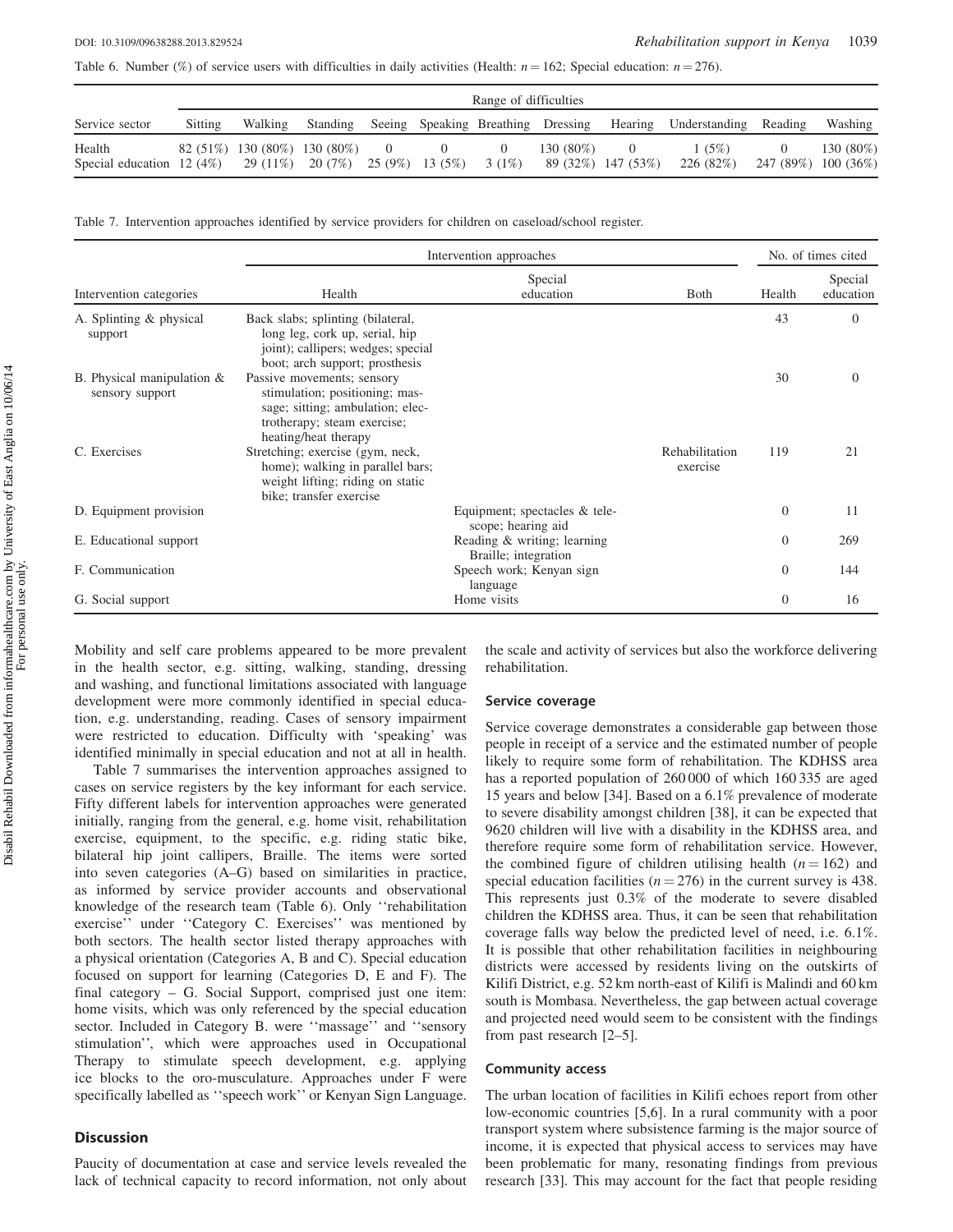<span id="page-7-0"></span>in divisions closest to facilities made up the majority of caseload entries for hospital-based services. Referred to as distance decay, this suggests that distance from service centre is critical to accessing support.

In addition to distance from services and transport problems, social stigma and superstitious beliefs associated with disability may have further modulated the degree to which families displayed care-seeking behaviours. The role of information and education as a counterbalance to such negative responses cannot be ignored [\[24\]](#page-8-0). The urban location of services could have restricted the spread of information [[12](#page-8-0)]. Outreach activities might have been one way of circumventing not only perceived lack of knowledge and understanding in the community, but also physical access problems experienced by the families. However, unsatisfactory staffing levels and inadequate resources on the supply side, and lack of funds for travel and educational/therapy fees on the user side, were recognised factors in the service situation. Delivery of service objectives was further constrained by poor quality materials and malfunctioning equipment in both sectors, which echoes reports from Ghana [4]; Botswana [[21](#page-8-0)] and Uganda [[22](#page-8-0)]. Whilst self-sufficiency initiatives appeared to be essential to service sustainability, they represented another possible source of workload pressure on employed staff. The support offered by the one NGO – APDK, was recognised by the formal aspects of service provision for its work with physically disabled individuals; however, the limited financial and other resources confirms WHO's report [[7](#page-8-0)]. Thus, the informant accounts of factors affecting the scale and nature of service activities are consistent with deficiencies reported for low-income countries [\[7,15,16](#page-8-0)].

## Meeting the needs of children

The extent to which caseload activity was determined by the professional background of practitioners rather than the presenting needs of children and their families is a matter for concern. The major focus on physical conditions in hospital-based services, with concurrent neglect of sensory and cognitive impairments, would indicate that sections of the disabled population of the district go unassisted. It may be that motor skills were viewed as a priority for early stage development in the younger caseload seen by occupational therapy, and cognition and communication seen as more relevant to the older, school-aged population. Nevertheless, the objective of ''early intervention'' identified by the occupational therapy service appears to be restricted to the physical domains of development. The limited opportunities for CPD may be another factor in caseload activity, which constrains the development of practice. However, the degree level studies of five staff suggest that professional growth is happening in the education sector.

It was observed that intervention approaches assigned to cases in each sector followed similar lines, with mainly physical approaches being adopted in the health sector, and approaches with a more cognitive orientation in the special education sector. Naturally, the professional background and related practitioner skills of personnel will influence the focus of practice. However, the extent to which continuity of care can be assured for the child with a developmental condition when intervention approaches appear to be divided according to professional background of staff employed in health or education is debatable. In high-income countries, speech and language therapy is acknowledged as the profession dealing with communication difficulties, the absence of which, in Kilifi, had led to the occupational therapists and teachers assuming responsibility for this aspect. Each profession appeared to deal with this area quite differently. The teachers identified ''speech'' work and ''Kenyan Sign Language''

amongst the interventions delivered to the children attending special school. However, the occupational therapists referred to ''sensory stimulation'' and ''massage'' as the techniques selected for their ''speech therapy'' work. Thus, the underlying pedagogy for each profession appears to be the driver behind approaches selected for speech work, with the occupational therapists focusing more on the oral musculature and the teachers more on the behavioural aspects of speech and language.

# Limitations

The variation and scarcity in caseload documentation, which ranged from sketchy notes on paper, to notebooks read out by the key informant, challenged the veracity of data collected. The list of variables employed to facilitate extraction of data from documentary sources had variable success, particularly on the service user side. For example, variables about the ''primary & secondary condition'', ''type of need assistance required'', ''duration of difficulty'' and ''social inclusion'' yielded inconsistent information. This meant a reliance on retrospective accounts of key informants, where information supplied could not be validated and essential detail was often missing.

In conclusion, rehabilitation provision for children 0–15 years and their families in Kilifi District is affected by poor staffing levels and inadequate resources. The urban location of services together with a poor transport system was a perceived barrier to uptake by children and their families. Rehabilitation activities appear to be informed by professional background of practitioners, which may be at the expense of meeting needs. If people with disabilities are to have access to rehabilitation services as recommended by the United Nations Convention on the Rights of People with Disabilities [\[40\]](#page-8-0), and if practice is to be relevant and effective, there needs to be greater investment in rehabilitation provision. This might include development of outreach practice and improving capacities to work with and contribute to the development of Community-Based Rehabilitation programmes so that better access to support for all is achieved. Finally, there needs to be better understanding of the importance of skills for monitoring and evaluating practice.

# Acknowledgements

We would like to thank the Director of Kenya Medical Research Institute for permission to publish the data. We are grateful to the CP Trust (UK) for funding the project and to KEMRI/Wellcome Trust research programme for their support. Thanks must also go to those people involved in rehabilitation in Kilifi District, whether as provider or user.

### Declaration of interest

The study was funded by the CP Trust. The authors report no conflicts of interest. Charles Newton is supported by Wellcome Trust, UK [No. 083744].

#### References

- 1. World Health Organization, Disability & Rehabilitation Team. Disability and rehabilitation status: review of disability issues and rehabilitation services in 29 African countries. Geneva: World Health Organization; 2004.
- 2. Haig AJ, Im J, Adewole D, et al. The practice of physical and rehabilitation medicine in sub-Saharan Africa and Antarctica: a white paper of a black mark? J Rehabil Med 2009;41:401–5.
- 3. Hartley S, Finkenflugel H, Kuipers P, Thomas, M. Communitybased rehabilitation: opportunity and challenge. Lancet 2009;374: 1803–4.
- 4. Tinney MJ, Chiodo A, Haig A, Wiredu E. Medical rehabilitation in Ghana. Disabil Rehabil 2007;29:921–7.